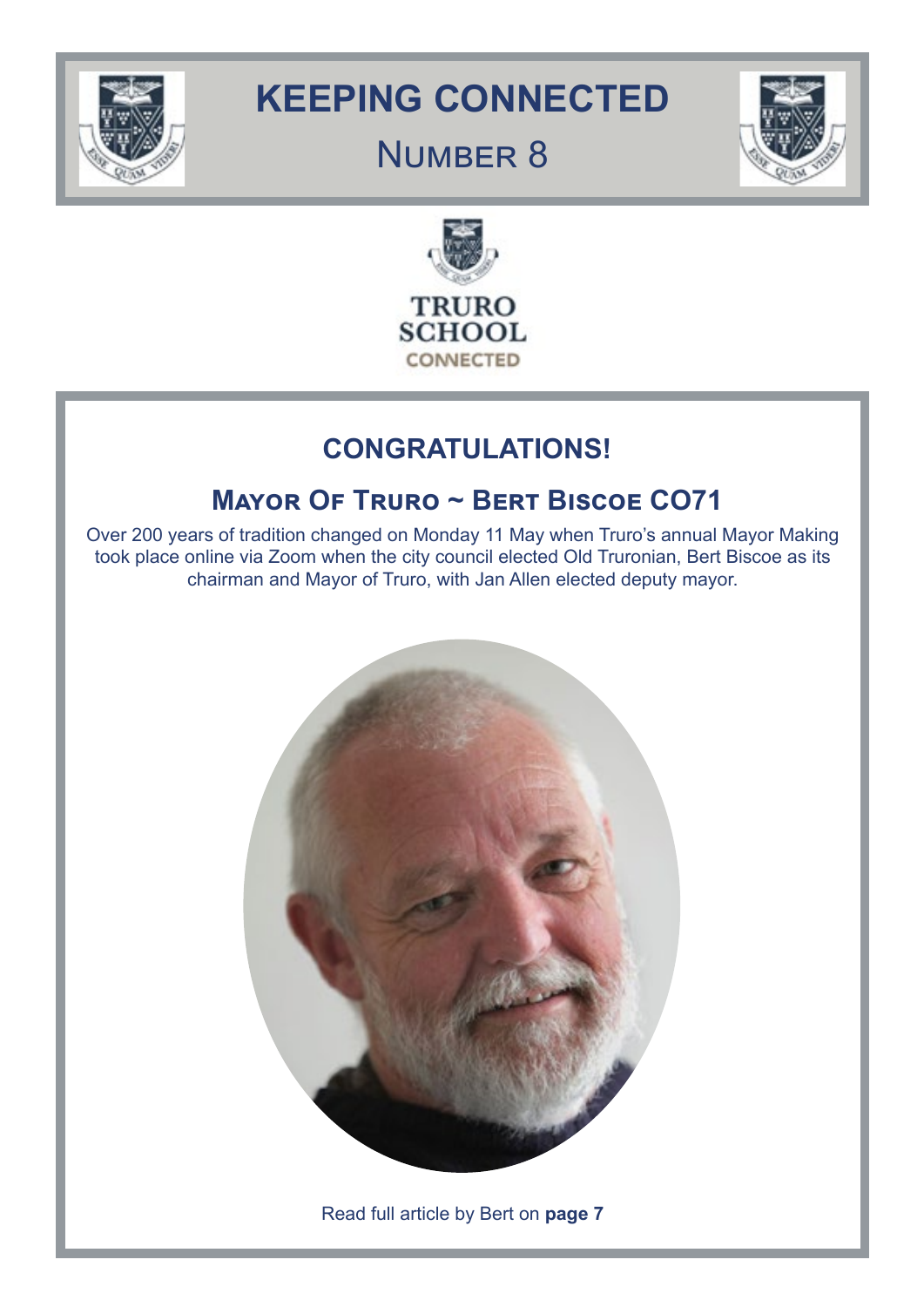#### **A Message Of Thanks - Andrew Gordon-Brown - Headmaster**



The impact of the Coronavirus pandemic has affected the School very significantly in the past few months as its reverberations are felt throughout our community. With Cornwall being heavily reliant on the hospitality industry many of our parents have been dramatically affected by the current situation, along with many other jobs and companies. The Truro School 'family' has risen to the challenges we face in their usual benevolent fashion. It is heart-warming to witness the kindness and generosity which thrives in our community.

The Governors and I would like to pay special tribute and express our deep gratitude to the trustees of the Truro School Foundation and the Truro School Association. The two committees have united in their support of our parents, each donating £50,000 to our Emergency Bursary Fund. This is in addition to the £85,000 gift already provided by the Foundation earlier this year, enabling bursary assistance for children who could not otherwise attend the School. These funds have been made available because of our alumni community and my sincere thanks go to all of you too. Without this support there would be children facing the worrying prospect of changing school mid-education. **Thank you all.**

#### **View From The Chamber**

Cornwall & Scilly have been hit harder by the Covid 19 crisis than elsewhere which is causing a lot of despair and bemusement. Around 30% of our economy and about 40% of our businesses are in hospitality, leisure, and culture sectors many of which have had no customers and no income since last autumn. Non-food retail has also been very badly affected. We also have greater than the national average of micro-businesses and sole traders who are typically less resilient (because they have lower cash reserves) and are more embedded in their communities. I sit on Cornwall's Covid 19 Working Party whose survey showed that 15% of businesses did not have cash reserves to last a week; a further 32% had reserves



that wouldn't last a month; and 18% on top who wouldn't survive three months. So unless those Government schemes on furlough, rate rebate and small business grants had been introduced, we would have seen decimation of our small businesses. Many of them have been saved for the moment but the effect looking forwards will entirely depend on how long the crisis goes on.

More positively, our manufacturing, construction, professional services and exports are now back up to about 65% of usual capacity and some optimism is returning. Food production, processing and retailing are doing OK in the main. The government programmes have been very well received and have given business owners confidence that this government understands their needs. If the science allows us to start opening up in time for visitors to enjoy our wonderful place this summer, Cornwall will be a very desirable place to staycation for all sorts of reasons. My hope is that we can open our doors soon and quickly become the holiday destination of choice for the second half of this year. This would kickstart our whole economy from July if permitted which will be a relief to all of us.

#### By **Kim Conchie**

Chief Executive Office of Cornwall Chamber of Commerce TS Chair Of Governors & Foundation Trustee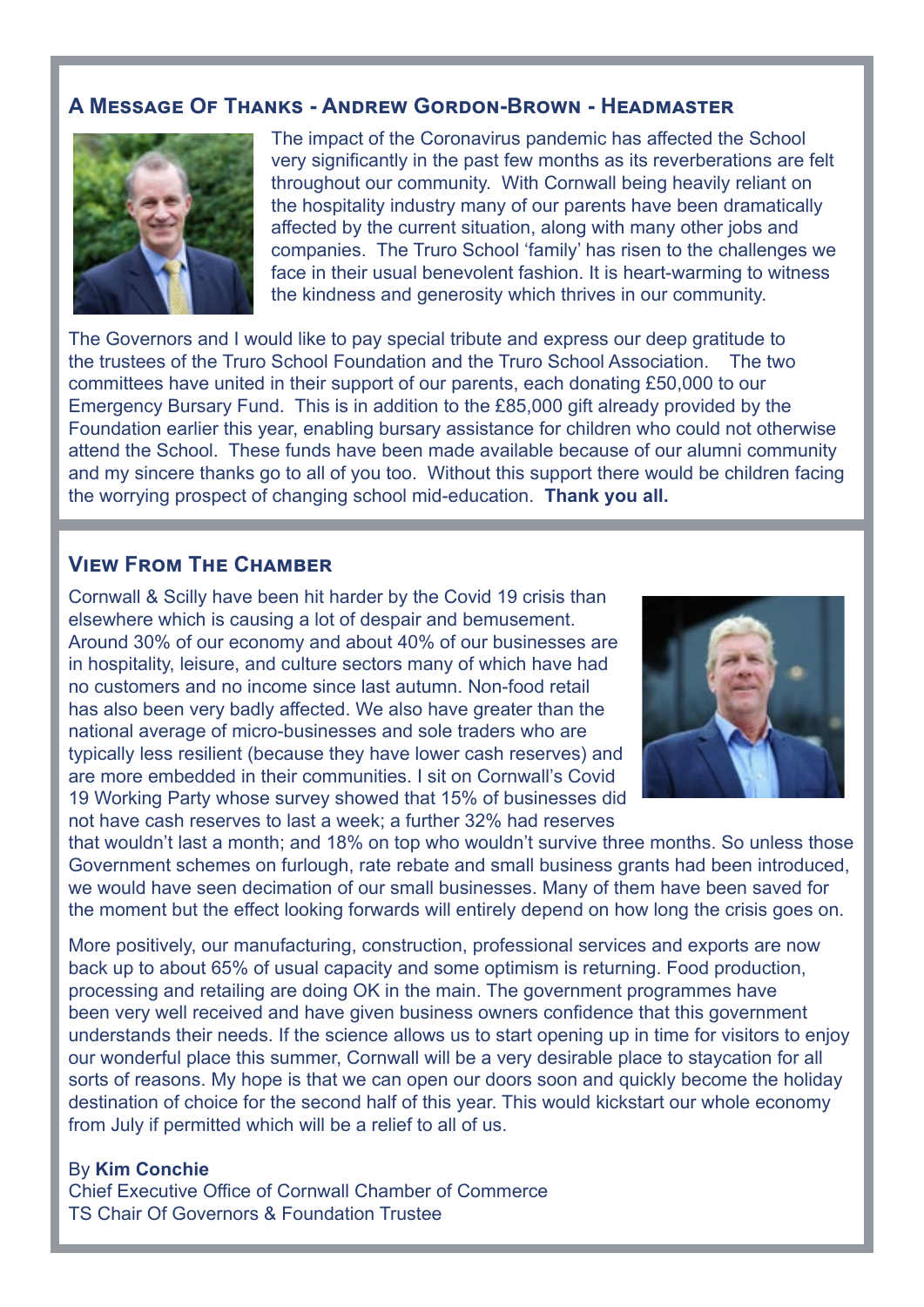### **Professor Laurence Hurst CO83**

#### **Talks About His Research Into Covid-19**

**All Old Truronians are invited to join what promises to be a fascinating insight into the current Coronavirus pandemic.**

# **TRURO SCHOOL The peculiar molecular evolution of SARS-CoV-2**

# PROFESSOR LAURENCE HURST Monday 8 June, 7.30 - 8.30pm

Is the virus that causes COVID-19 mutating and if so how fast? Is there evidence that the virus is subject to natural selection? Can analysis of the molecular evolution of the virus tell us anything about its biology or about how to combat it? This talk looks at the rapid progress in sequencing the virus (currently a little under 15,000 full length sequences are available for analysis, increasing by hundreds per day) and what that can tell us.

Professor Laurence Hurst FMedSci FRS (CO83) is a Professor of Evolutionary Genetics in the Department of Biology and Biochemistry at the University of Bath and the Director of the Milner Centre for Evolution and the President of the Genetics Society, one of the world's oldest such societies. He is a leading authority on the evolution of genetic systems.

*"We are delighted to welcome Professor Hurst back to talk to us virtually about his research into Covid-19. We are so "We are delighted to welcome Professor Hurst back to talk to us virtually about his research into Covid-19. We are so very grateful for his ongoing support."* 

Sarah Finnegan, Head of biology and Coordinator of Medical Pathways https://www.compoundchem.com/2015/03/24/dna/ https://www.yourgenome.org/facts/what-is-a-mutation

those who are keen to listen but do not have this level of understanding is available on the The talk will be geared towards those studying A-Level Biology. Pre-reading material for links below:

<https://www.compoundchem.com/2015/03/24/dna/>[https://www.yourgenome.org/facts/what-is-a-mutation](https://www.yourgenome.org/facts/what-is-a-mutation ) 

# **IMPORTANT:**

If you would like to join this talk it is vital that you email in advance so that Sarah Finnegan can give you access to this Microsoft TEAMS presentation:

# **tsa@truroschool.com**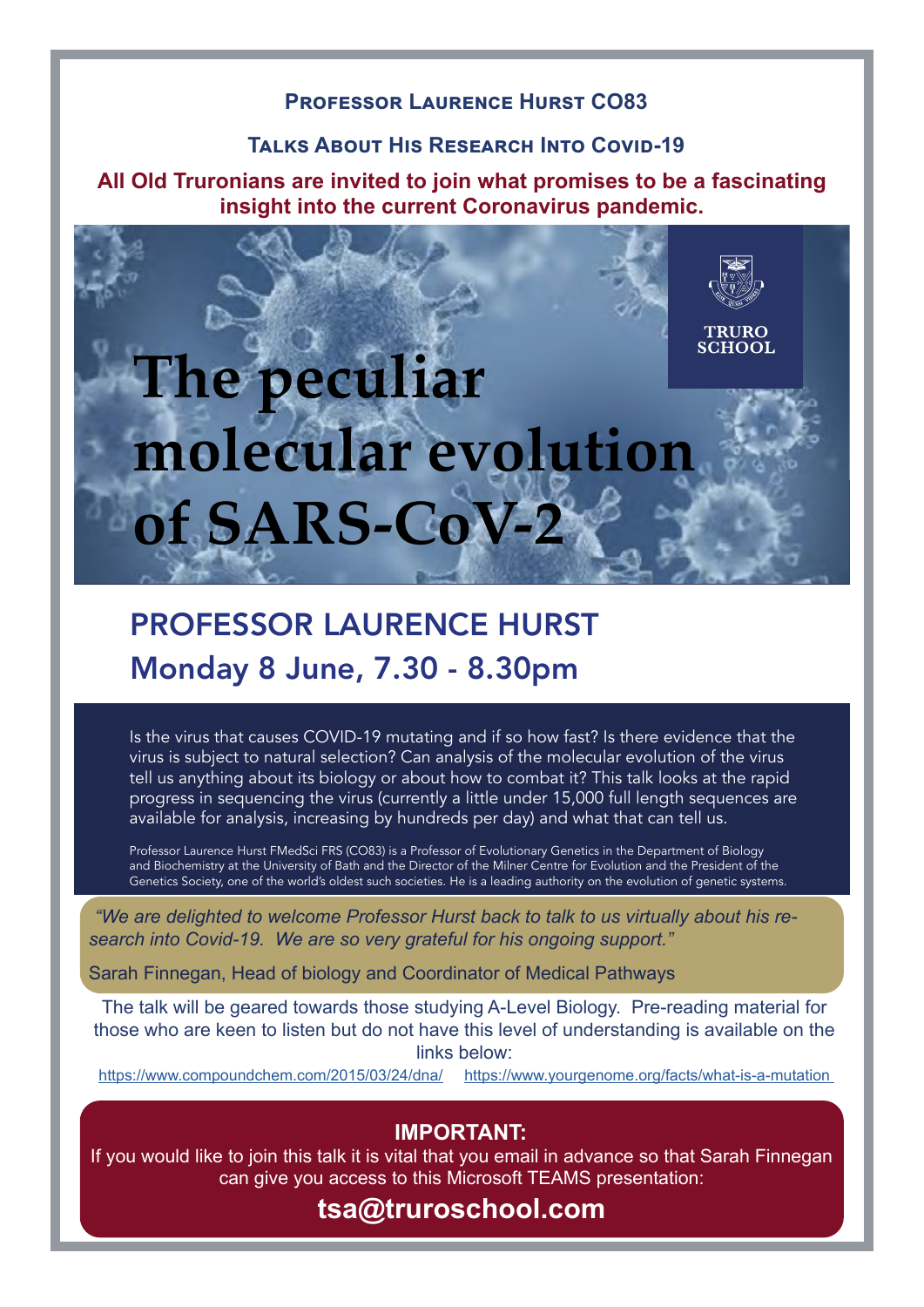#### **"Open all hours - almost!"**

#### **By Paul Smith (Former headmaster) - From His Home in Norfolk**

Napoleon once said that "England is a nation of shopkeepers" so when I retired to Suffolk I thought I would heed this advice. I was invited to do a shift in the village community shop but before long I found I had been elevated? From Glanville to Arkwright to Chairman of the **Board!** 

It has been an interesting experience and especially during the Covid crisis the shop has proven to be both an essential supplier but also a social centre, where distancing permits. It is manned primarily by volunteers and runs on goodwill which is just as well as my skill on the till is such that I have been known to charge £160 for a sausage roll (what is a decimal point between friends?).



My shift is from 6.30 until 9.00 a.m. on a Wednesday and involves heading up the newspapers (woe betide sending a Guardian reader the Sun!) bagging up the bread and cooking (well, microwaving) the first batch of sausage rolls. It provides a fascinating insight into village life in Suffolk as the farmers come in bemoaning the weather; tradesmen bemoan the tax man and many of the elderly village folk regale one with their various ailments.

Old habits die hard and in those bygone days when schools operated, the village children used to come in for their tuck before getting on the school bus. They were impressed by this old boy serving them who insisted on seeing their homework before selling them Mars bars and Coca Cola!

In all seriousness though I have enjoyed this contrasting role to Headmastering and in the last few months it has been heartwarming to see the strength of the community in supporting each other. I am not permitted to be part of the grocery delivery team since falling whilst playing golf as my mobility is somewhat restricted, and there was a concern that the produce would perish before it got to the customer.

However should anyone be passing through the village of Metfield and require a very reasonably priced sausage roll please call in – I would be delighted to serve you.

#### **Paul K Smith**

Former Headmaster & Truro School Foundation Trustee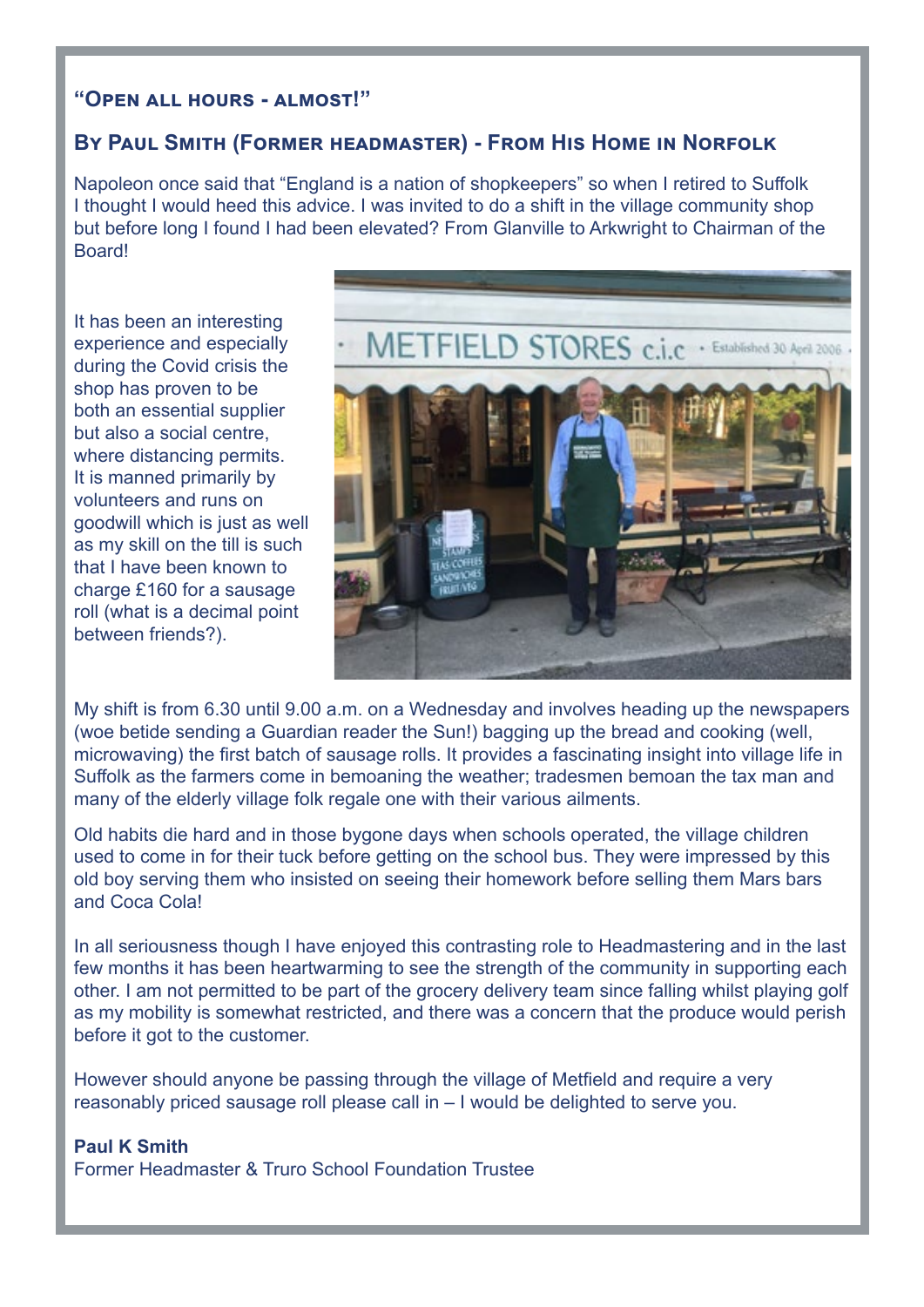#### **FOR OUR RUGBY ENTHUSIASTS**

#### **Dan Sanderson (Director Of Sport) Turns Interview Host!**



Last week it was fantastic to welcome professional Rugby player and Wasps hooker Tom Cruse to a Truro School virtual chat. Tom has also played at London Irish, Sale and Rotherham (with our own Mr Sanderson), and was able to share his insights and experiences of being a professional rugby player with 80 of our rugby players of all ages.

**[CLICK HERE](https://truroschool-my.sharepoint.com/:v:/p/djs/ESlAbKKt3D5LruDsd5QNgckBRb95GhgO8viNWnTnm4bzMQ?e=oWOc6M)** for Tom's interview.

Topics discussed ranged from his own experiences of school sports, diet, training methods and the most important qualities in a teammate (hard-working, funny and trustworthy in case you were wondering!). Tom also shared with us his rugby journey and progression into the professional game, proving that being in the academy set up is not always needed.

This week Dan was joined by Old Truronian and England 7's international, **Noah Sixton** CO15 who spoke about how it feels to represent your country and his time in the 1st XV whilst at Truro School.

Noah has been spending lockdown training hard trying to stay fit. He says it is strange not playing rugby but is quite nice to 'give the legs a bit of a rest at this time of year'.

Noah and his team mates have also raised £30k for NHS charities - watch the interview to find out how!

**[CLICK HERE](https://truroschool-my.sharepoint.com/:v:/p/djs/Eec04OlpnTtBlMZd2JZ8YxEB8wbeESr0dcTUl2cd-J5BtQ?e=l7svJa)** for Noah's interview.





On 3 June, **Ben Pollard** CO04 will be joining Dan. He is Head of Strength & Conditioning at Saracens, having previoulsy worked with England.

*"It will be great to chat - I followed Dan's appointment as always keen to see the best for Truro School, especially sport-wise! Looking forward to the chat with pupils and it will be nice to give some time back to the School."*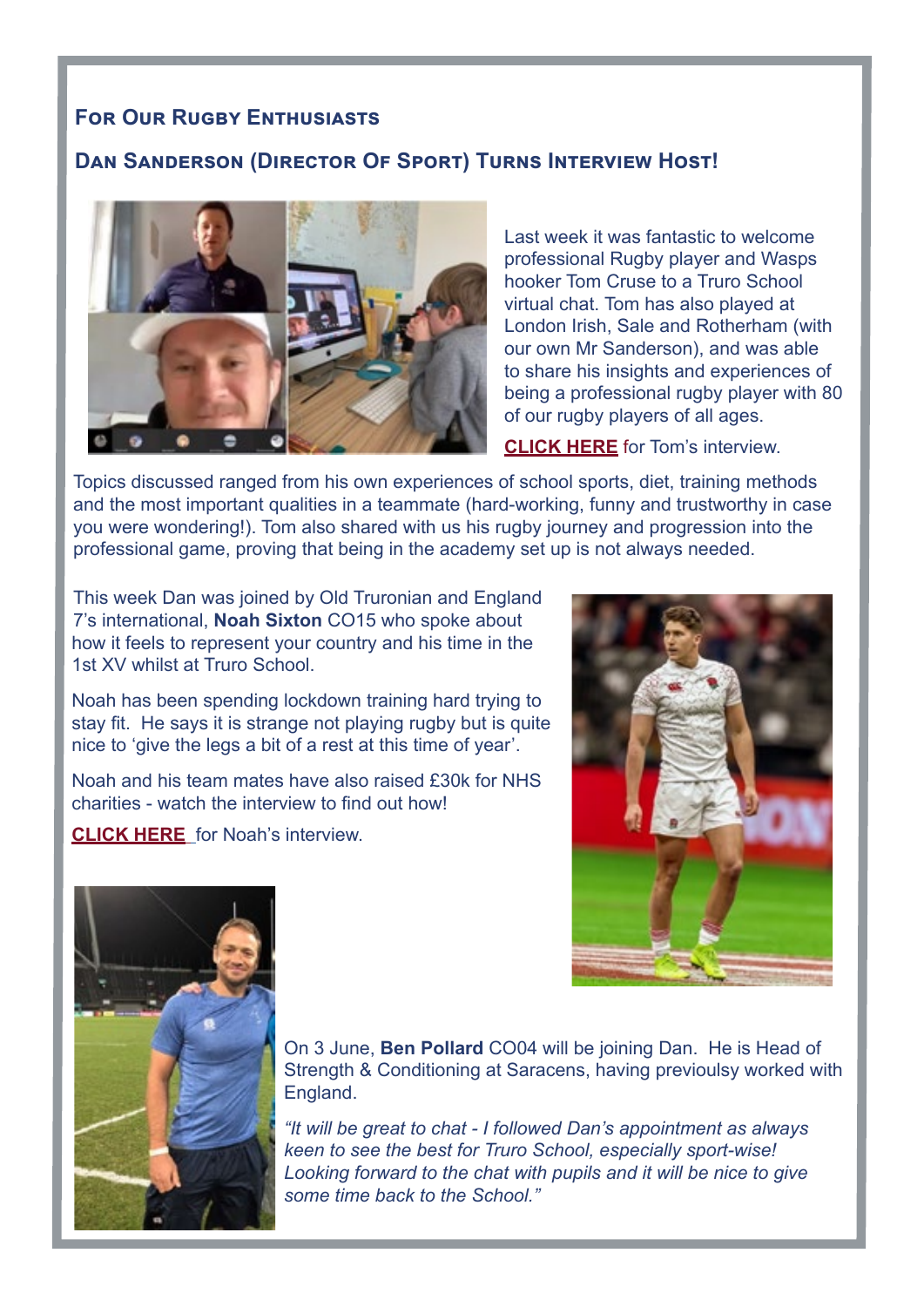# **Truro School Girl choristers and The Gesualdo Six**

# **Hymn to the Mother of God by John Tavener**

The very talented Truro School girl choristers performed a virtual recording on BBC Radio 3 this week - an amazing privilege to be part of this isolation creation with The Gesualdo Six!



You can listen to the recording using the link: **[CLICK HERE](https://www.facebook.com/TheGesualdoSix/videos/2532364510426217)**

[The Gesualdo Six](https://www.thegesualdosix.co.uk/) is a vocal consort comprised of some of the UK's finest young consort singers, directed by Owain Park. Formed in March 2014 for a performance of Gesualdo's Tenebrae Responsories for Maundy Thursday in the chapel of Trinity College, Cambridge, the group went on to give over 150 performances around the United Kingdom and abroad in its first five years. During this time, The Gesualdo Six further strengthened a passion for ensemble singing that for many of them stemmed from formative years as choristers in churches and cathedrals around the country.

The Gesualdo Six regularly performs at festivals around Europe, and will tour Australia, Canada, Mexico and the USA in 2020. Some of the performances have sadly been cancelled due to the COVID19 pandemic.

> Find out more about what they're getting up to on their website: [https://www.thegesualdosix.co.uk/](https://www.thegesualdosix.co.uk/ )

# **Cultural Viewing**

We have been in touch with Old Truronian, **Ed Shaw** CO03, this week. Ed is a regular visitor to our London TS Connected event and is General Mangager of the Orchestra of the Age of Englightenment, one of our Director of Music, Martin Palmer's favourite 'bands'.



Although the Coronavirus outbreak has stopped their live performances - they are still active on line - take a look: <https://oae.co.uk/the-show-must-go-online/>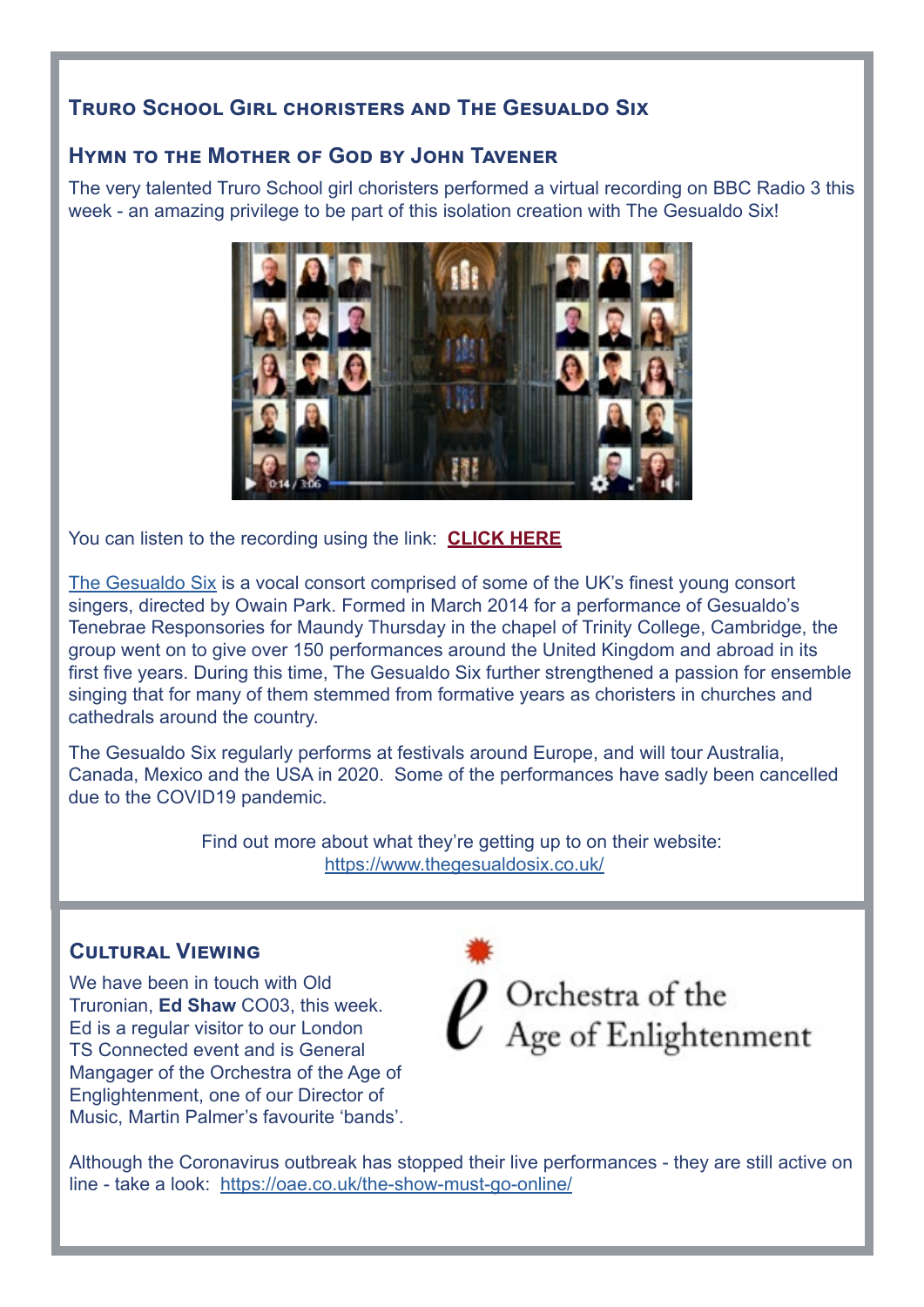# **A New Type of Mayor Making Ceremony For An Old Truronian**

Monday 11 May saw a new Mayor of Truro made in an historic departure from time-honoured fashion – Bert Biscoe CO71 was elected to the post, which has existed for about 600 years, by a virtual meeting on ZOOM! Bert continues the story:

Usually the Mayor Making is a big civic 'do'; full of medals, uniforms, tricorn hats, chains and speechifcation - not to mention a buffet! This year, because of the pernicious virus, the making was done via ZOOM. Despite being stripped of any razzmatazz there remained a sense of occasion. Everybody dressed up, it was formally done, and a ritual which may have its tribal roots in ancient ceremonies among standing stones to welcome Spring, was undertaken.

About 80 people 'attended'. The Mayor was formally proposed by Mrs Armorel Carlyon, and seconded by colleague and fellow prog.rock fam, John Tamblyn. Mayor Bert made a bit of a speech, thanked his predecessor who, sadly, was languishing in Treliske (thankfully not with Corona).



I sat in my miniscule office, the Chain hung over my guitar case, the Mayoress was upstairs on her laptop (no room in my office

due to the habit invoked by Stephen Wicks - 'Always own your book!').

Now, here we are - no engagements; no Mayor's Service; just a town needing to be coaxed back to life coming out of the lock-down. There is much to do and a year is a very short time to do it in.



I spend much time mayoring-on-zoom. Occasional jets leave spreading trails of vapour across the valley skies. The Kenwyn and Allen flow (and the Glasteinan keeps its own counsel under

Tregolls Road!). The tide comes and goes: I hear the curlew give way to the crows, and watch the wagtail about his endless task.

People have been discovering just how closely linked to beautiful countryside our town is. Just before Mayor Making, Sue sorry! Madam Mayoress - and I took a walk up past the school and along to Trennick Farm - sadly deserted now. The Berrymans are gone. So too their herd. The long garliclined lane, with Trennick Stream running down to the Duck Pond, climbing to the St Clement Road, to Menadew and Lambessow, was beautiful – landscape, culture, woods



and water. My mind played on the fact that this market town (we've still got a great market run by Lodge & Thomas) is surrounded by some of the best land in Britain which is currently, cruelly, un-farmed - beauty and injustice are so often restless bedfellows'.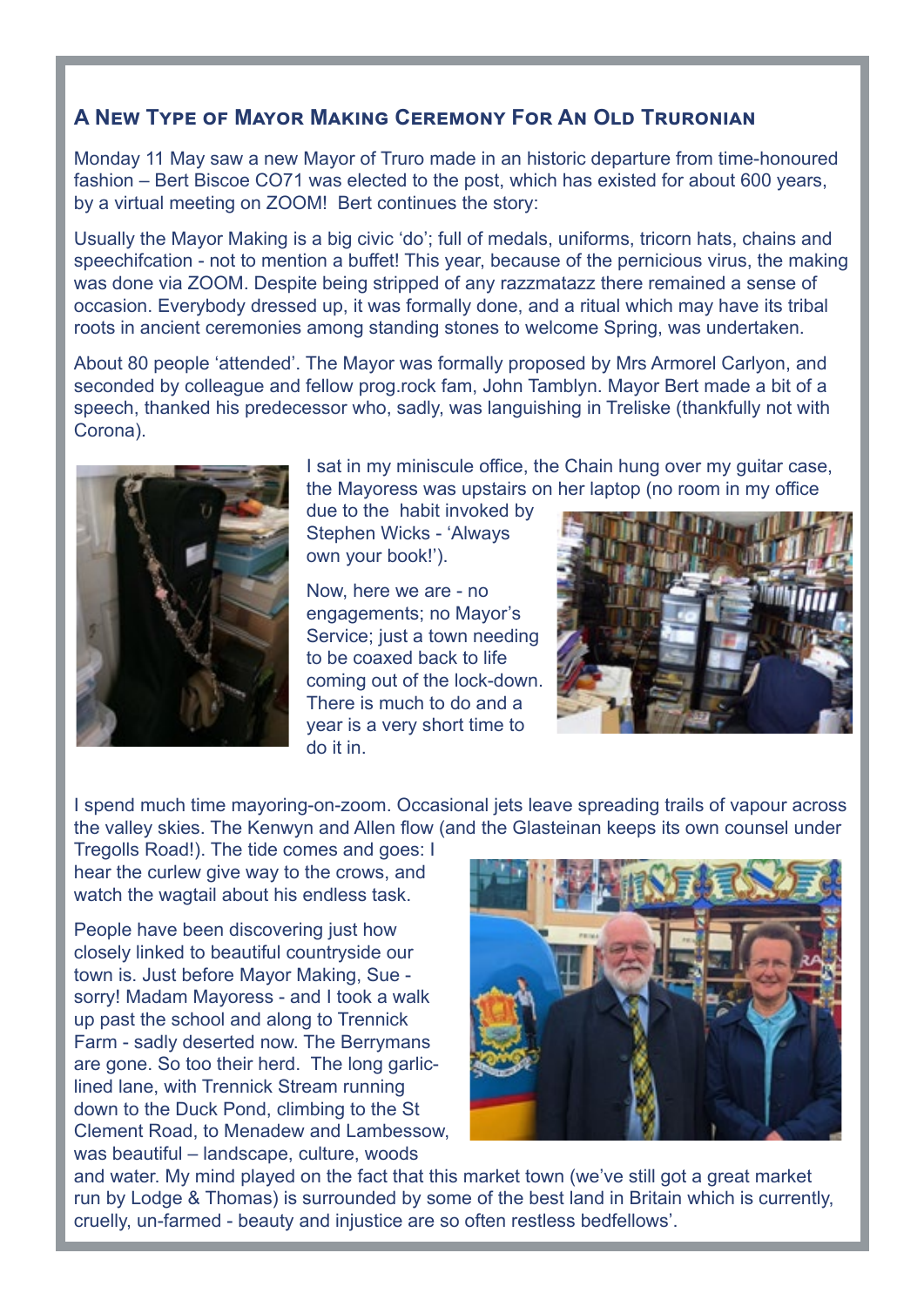The Deputy Mayor - Cllr Mrs Jan Allen - was duly elected. Jan is married to **Phil Allen** CO71, who sat just in front of Bert in 2B with MAL Cummins presiding in langorous style, only yesterday, or fifty years ago. Phil is, of course, the brother of **Pete Allen** CO69, who taught at Tru*ro* School.

Earlier this week – Parks Department workers are out planting up the sarcophagi, hanging baskets and town centre beds. **Truro School** is sponsoring Trafalgar Roundabout. Highways is working out a queuing plan for socially distancing pavements. Work has begun again at Hall for Cornwall. CORMAC – where would Kernow be in times of duress without the wonderful CORMAC? – will be starting work in Boscawen Street to refurbish its wonderful surface; soon, the car parks will start charging again, and the half-hour mainline shuttle service will begin again – on we go! Down here in the valley Spring is full and good.



*Exaltatum Cornu in Deo! Truru bys vykken!*

#### **Bert Biscoe**

Old Truronian and Mayor of Truro 2020-21

# **A Memory Of Times Past**

This week I received a lovely email from **Adrian Willcocks** CO51, one of our regular attendees at the annual Afternoon Tea. Adrian is keeping in touch with fellow alumni, including **Anthony Law** CO53, a former boarding companion - enquiring how he likes being 'gated' again. (I gather all those years ago Anthony had been out of bounds!) Adrian was kind enough to send a photograph of an exeat issued in 1951 and asked if we still use these?

**TRURO SCHOOL FYRAT** 

Not knowing the answer, I asked our current Head of Boarding, Tom Copeland:

*"What a great find!* 

*These days boarders can leave the house and head into Truro by just signing out at the house door.* 

*They have to take their mobiles with them and be back in time for roll-calls (10:30am, 1:30pm and 5:40pm at the weekends).* 

*If they want to stay out overnight they have to ask their parents to e-mail details to me before I can let them leave. We are planning to start using an app on mobiles for this next year!*

How times change Adrian! Thank you for sharing this wonderful nostalgic piece.

It really is so heartwarming to know how many friendships that begun at Truro School, have spanned the years and remain strong today. It really is a 'network for life'.

**We were very sad to have postponed the annual Afternoon Tea this year, especially as it is one of our favourite annual events. Rest assured we will bring you all together as soon as it is safe to do so.**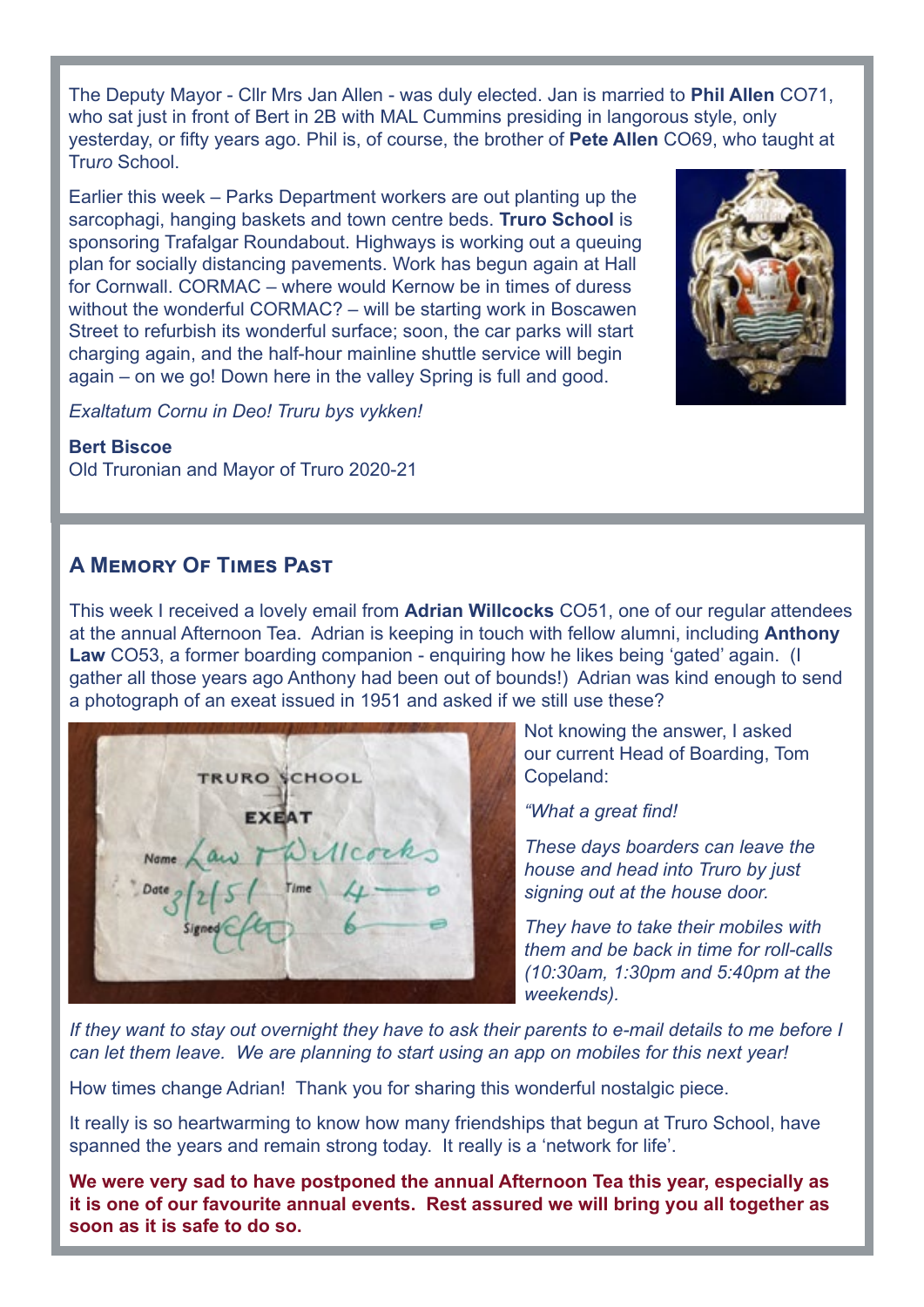# **Creativity Lockdown Project**

# **Calling All Alumni With An Interest In Art, Music, Drama or DT**



The Art, Drama, DT and Music departments have collaborated to put on a very exciting largescale, cross-curricular Lockdown Project.

Culminating in a big Arts Expo Week in September, where they will present all the pupils' work, this is a fantastic opportunity to reflect on and represent the current situation through creativity.

#### **Watch the video to find out more… [Creativity Lockdown Project Video](https://www.truroschool.com/latest-news/the-lockdown-project/)**

[If you would like to take part email: tsa@truroschool.com](If you would like to take part email:  tsa@truroschool.com ) and we will put you in touch with Ben Oldfield (Drama), Chris Baker (DT), David Meads (Art) or Martin Palmer (Music).

#### **Chris Baker would especially like to hear from any Designers/Inventors Please get in touch:**

#### **chb@truroschool.com**

#### **For Podcast Fans Out There:**

Susan David is a psychologist working at Harvard Medical School who has produced a series of weekly podcasts specifically designed to help us stay sound in mind during the pandemic. It's called 'Checking In' and I know some people have found it very helpful during these uncertain times, dealing with uncertainty, managing fear and panic and even 'what kids need during the pandemic.'



#### **[CLICK HERE](https://www.ted.com/podcasts/checking-in)**

**[Let us know if you have found something interesting or useful that you would like us to](http://Let us know if you have found something interesting that you would like us to share.)  [share:](http://Let us know if you have found something interesting that you would like us to share.) tsa@truroschool.com**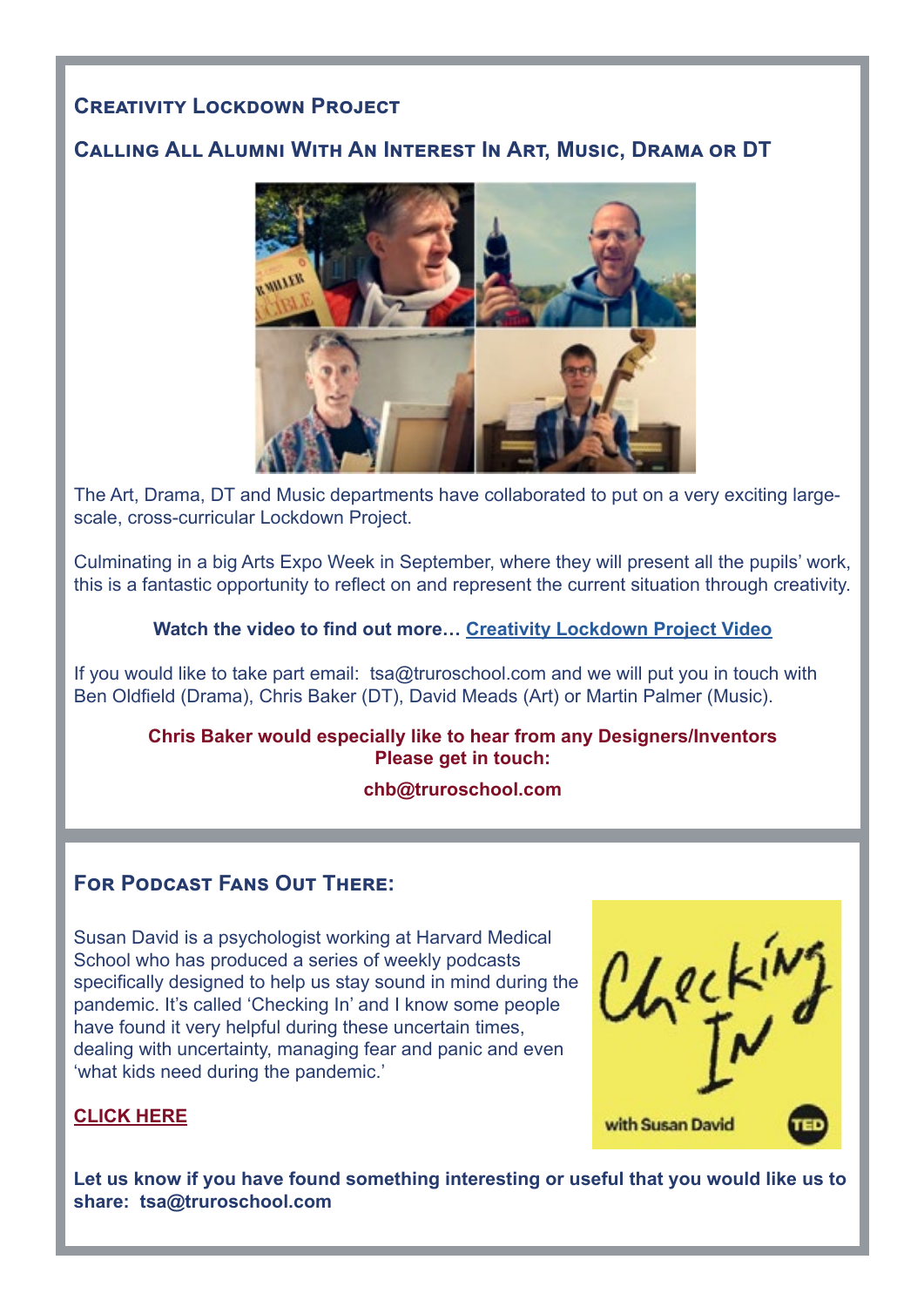#### **Feel good food series - truro cookery school**

**Maria Taylor** CO86 and her team are creating a series of videos to share with the community. So [CLICK HERE](https://www.facebook.com/pg/truroschoolcookery/videos/?ref=page_internal) to start watching the series and treat yourself or keep the children or grandchildren occupied with some cooking lessons.



# **Butternut, Pecan, Pomegranate & Goats cheese Salad**



#### **Ingredients**

- 1 medium butternut squash
- 2 tablespoons oil
- 1 teaspoon chilli flakes **Seasalt**
- 1 tablespoon maple syrup
- 1 tablespoon soy sauce
- 1 tablespoon balsamic vinegar
- 2 tablespoons olive oil
- 50 g salted pecans
- ½ pomegranate

2 small bag of spinach and rocket salad leaves

75 g goats cheese, feta or shaved parmesan

We have included a second recipe this week - by special request: **See page 11**

#### **Method**

- 1. Preheat the oven to 180 c
- 2. Trim the ends off the butternut squash. cut it in half lengthways and scoop out the seeds.
- 3. Cut the butternut into thin even slices horizontally and place onto a baking tray.
- 4. Sprinkle over the oil, chilli flakes and some seasalt then mix everything together with your hands before putting into the oven to bake for 15 minutes.
- 5. In a small bowl mix together the maple syrup, soy sauce, balsamic and oil with a little seasalt.
- 6. Remove the butternut from the oven and scatter over the pecans. Mix everything together well then return to the oven for a further 10 minutes.
- 7. Remove the seeds from the pomegranate by tapping the underside firmly with a wooden spoon into a large mixing bowl.
- 8. Remove the cooked butternut from the oven and tip into the mixing bowl with the pomegranate.
- 9. Pour over the dressing and mix well.
- 10.Finally mix through the salad leaves.
- 11. Tip onto a large serving dish and crumble the goats cheese over the top before serving

Don't forget to send us photos! **tsa@truroschool.com** 

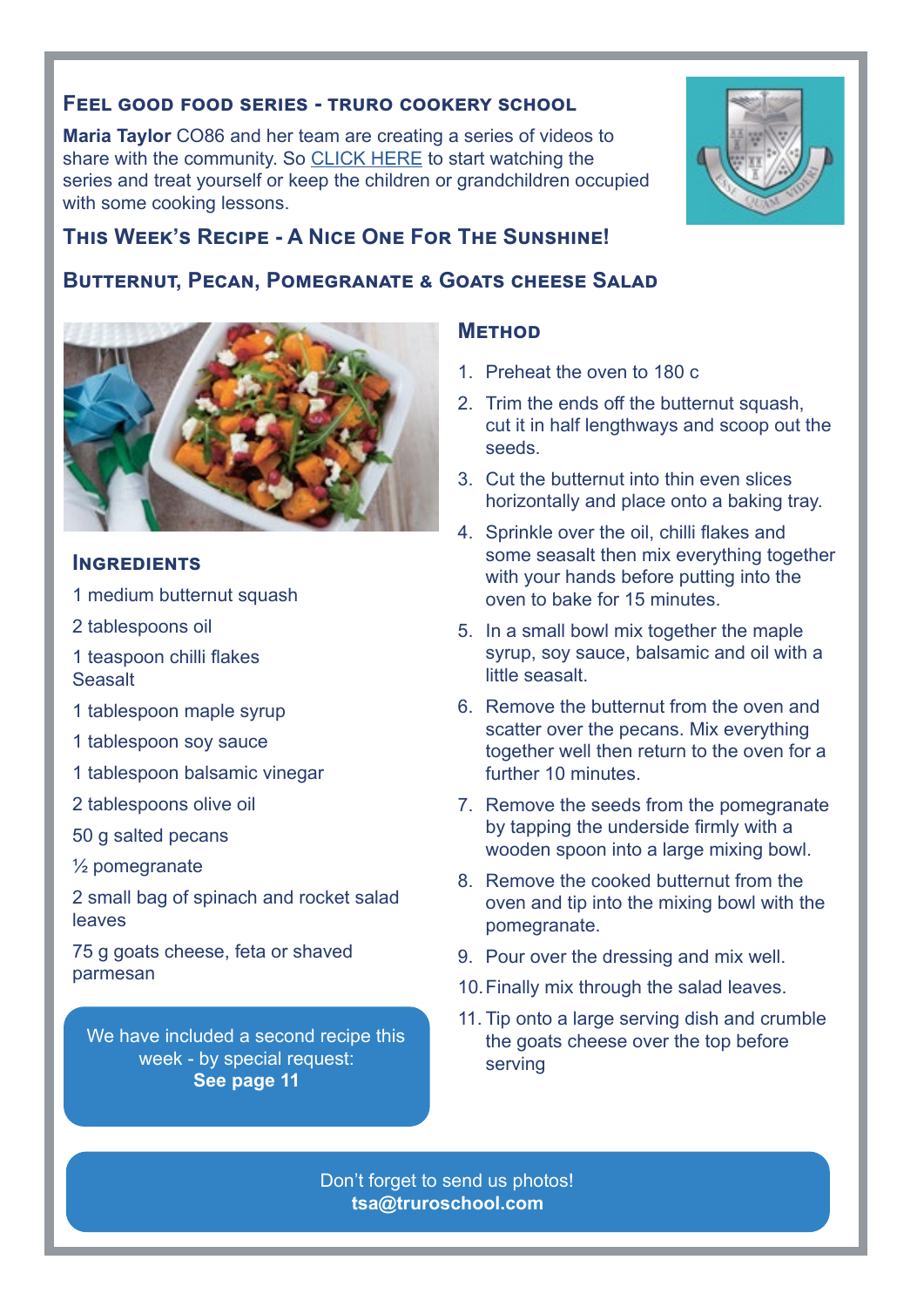#### **Feel good food series - truro cookery school**

A special request from **Neil Roberts** CO87 - *"Of course I'm reading the newsletter - it's a taste of distant Cornwall. Sure, it's not a Berryman's pasty (the thing I truly miss the most) but until life returns to a semblance of normality we all have to keep calm and carry on."*

Specially for you **Neil** - Maria's Cornish Pasty recipe and make sure you watch her pasty-making video using the link below:

#### **[CLICK HERE](https://www.facebook.com/503010663505853/videos/231730504718055)**

# **Cornish Pasties**

#### **INGREDIENTS**

500g strong white plain flour (or plain flour will do)

110g lard, frozen

25g butter, frozen

1 teaspoon salt

Iced water to mix

#### **For the filling**

450 - 500g skirt beef (sometimes sold as pasty meat). Chuck steak will do.

 $\frac{1}{2}$  - 1 yellow swede (turnip) depending on size

3 - 4 large potatoes depending on size. King Edward or Maris Piper are ideal.

2 – 3 white onions, depending on size Approximately 75g butter

2 – 3 tablespoons plain flour Salt and black pepper

Beaten egg and milk to glaze.

#### **Method**

- 1. Pre-heat the oven to 200 c / Gas mark 6
- 2. Sieve the flour and salt into a large mixing bowl
- 3. Grate the frozen lard and butter and mix into the flour using a table knife. Do this a little at a time to ensure the fat doesn't clump together.
- 4. Mix in sufficient iced water until the mixture comes together to a soft dough.



- 5. Tip onto a lightly floured surface and bring together lightly into a disc. Wrap in cling film and chill for at least 30 minutes.
- 6. Trim the beef and cut into small pieces on a chopping board. Divide the meat into 4 piles
- 7. Meanwhile, peel the onions and chop finely.
- 8. Peel the swede and cut into 1cm cubes
- 9. Peel the potatoes and cut into 1 cm cubed
- 10. Mix together the vegetables with a ratio of 2/3 onion and 2/3 swede to the quantity of potatoes
- 11. Cut the pastry into 4 even pieces and mould each in your hands to a round disc.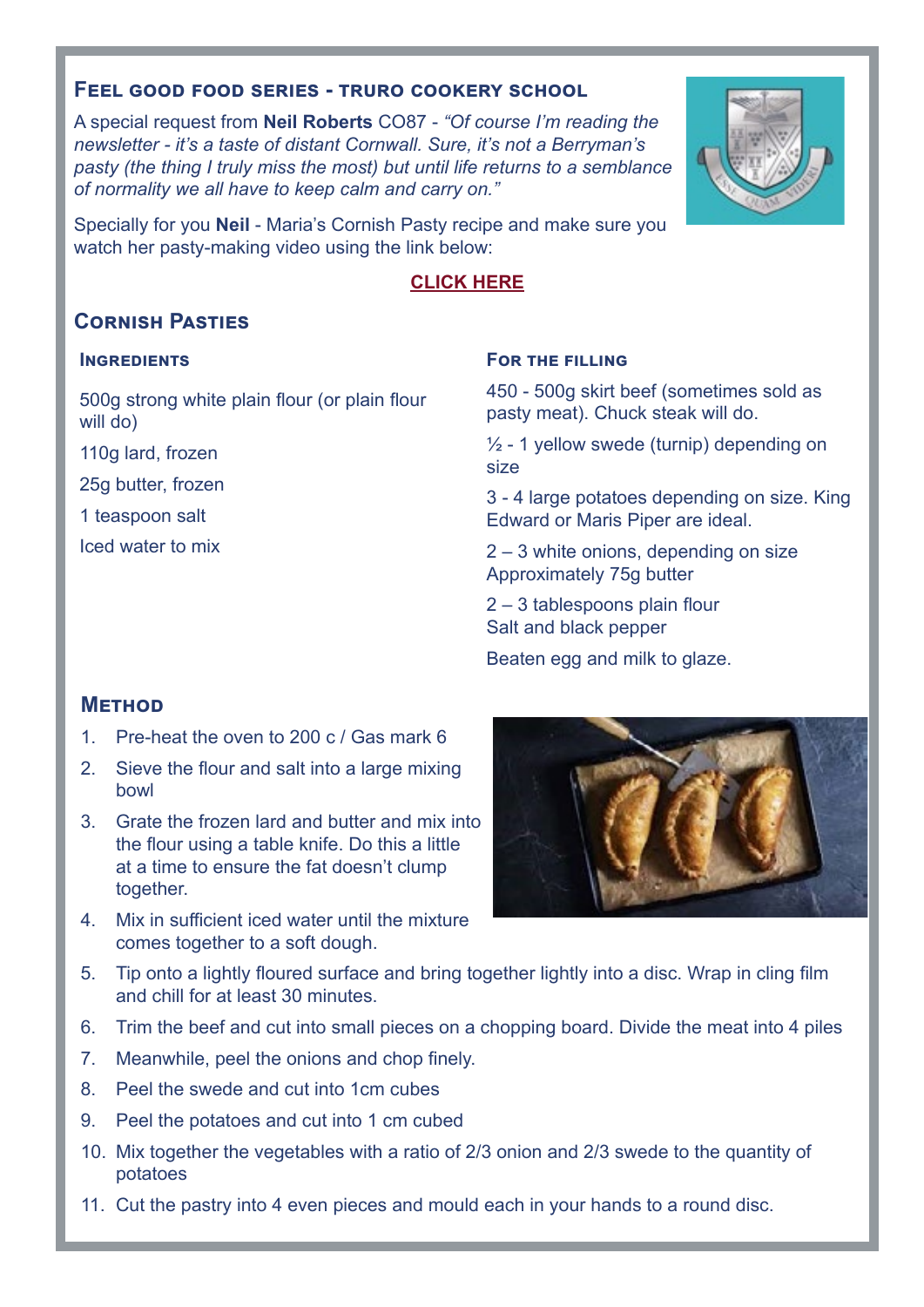- 12. Roll each piece of pastry to a large circle, the size of a dinner plate. If you struggle to get the pastry into a circle shape, cut around the dinner plate as a template.
- 13. Taking one circle of pastry at a time, fold a piece of pastry in half, place a rolling pin against the folded edge of the pastry then fold the top half of the pastry back over the rolling pin.



- 15. Take one of the piles of beef and lay in an even layer over the top of the vegetables.
- 16. Cut a large knob of butter into small pieces and lay at intervals on top of the meat. Sprinkle over a light layer of plain flour and plenty of salt and pepper.
- 17. Top with another thin layer of vegetables
- 18. Brush around the margin of pastry with the egg and milk glaze.
- 19. Starting at one edge, crimp the edges, pushing together to seal firmly.
- 20. Place on a greased baking tray and glaze with a mixture of beaten milk and egg. Cut a small hole in the top to let the steam escape.
- 21. Repeat with the remaining 3 pieces of pastry and all the other filling ingredients.
- 22. Bake for 15 20 minutes until the pastry is well set and browned, then reduce the heat to 160 c / gas mark 4 for a further 35 - 40 minutes until the vegetables and meat feel tender when tested with the tip of a sharp knife through the slit in the top of each pasty.
- 23. Cover with a piece of greaseproof paper or foil if the pastry is browning too quickly during cooking.

**NB** – the pasties need to be baked as soon as possible after they are assembled. If left to rest before baking the potato will go brown. However, they can be frozen successfully uncooked and baked from frozen giving an initial 20 minutes at the high temperature then a reduced 50 – 60 minutes at the lower temperature.

#### **Let us know how they turn out Neil!**



These are the impressive efforts of Graham Hooper, Old Truronian parent and Chairman of TSF - trying out Maria's Chocolate Brownie and Scone recipies - feeding son's **George** CO14 and **Will** CO17 whilst at home in lockdown.

Well done Mr H!